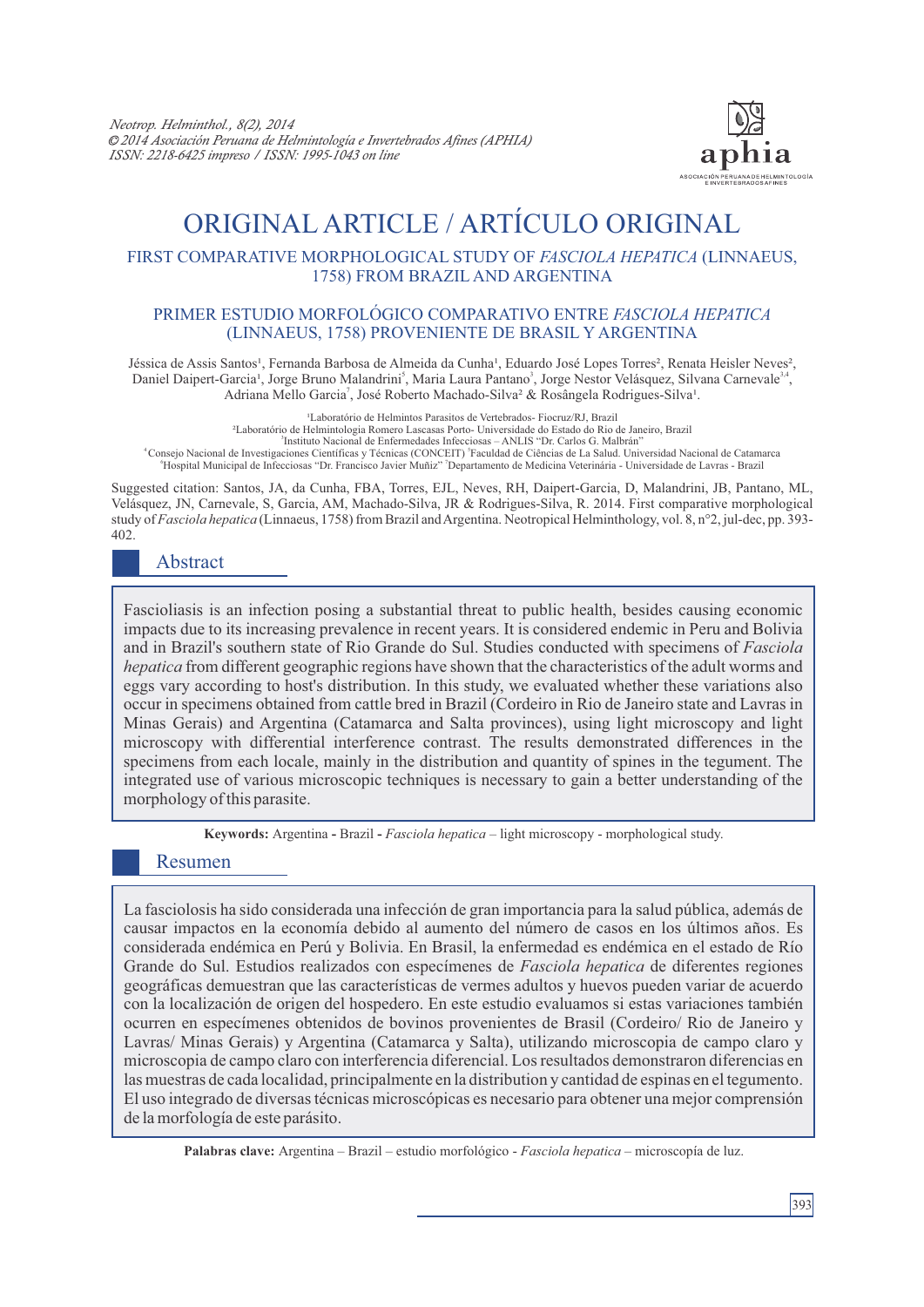#### **INTRODUCTION**

*Fasciola hepatica* (Linnaeus, 1758) is a flatworm that causes the zoonosis fascioliasis. Its occurrence is mainly associated with areas of cattle and sheep breeding. These animals are its most frequent final hosts, with freshwater snails in nearby water bodies serving as intermediate hosts (Bargues *et al*., 2012). Infection in water buffaloes, goats, horses (Pile *et al*., 2001), pigs (Araújo *et al*., 1995), various wild animals and humans (Apt *et al*., 1993) is less frequent. The disease, which affects the liver, is of great economic and veterinary importance due to the losses caused by unfitness of liver for consumption, reduced wool, milk and meat production, secondary infections, weight loss, interference in fertility and even death of animals, besides the high cost of anthelmintic treatment (Queiroz *et al.*, 2002). Also, fascioliasis is one of the main food-borne parasitic diseases in humans (Gulsen *et al.*, 2006).

The disease has wide global distribution (Gulsen *et al.*, 2006). In Europe, cases have been reported in France, Portugal, Spain and the United Kingdom (Esteban *et al*., 1998), while it has also been reported with rising frequency in many countries in Africa, Asia and Oceania (Kimura *et al.*, 1984; Şakru *et al*., 2011).

In South America the disease is common in Bolivia (Fuentes, 2006), Peru (Espinosa *et al.*, 2010, González *et al.*, 2011) and Argentina (Mera y Sierra *et al.*, 2009). In Argentina specifically, human cases of fascioliasis have been reported in the provinces of Buenos Aires, Córdoba, Catamarca, San Luis and Mendoza (Mera y Sierra *et al.*, 2011).

In Brazil, cases have been confirmed in animals and humans in the states of Rio Grande do Sul, Santa Catarina, Paraná, São Paulo, Rio de Janeiro and Minas Gerais (Gomes *et al*., 2002). In Rio Grande do Sul, the disease is considered endemic (Cunha *et al*., 2007). A study by Dutra *et al.* (2010) confirmed that this zoonosis occurs most often in southern Brazil, although there have also been cases in the southeastern region, in Espírito Santo and Rio de Janeiro (Alves *et al.*, 2011, Bennema *et al.*, 2014).

While molecular techniques have been applied successfully for genotypic characterization (Ai *et al.*, 2011), phenotypic analysis is also important in systematic studies of the genus *Fasciola*. Studies applying light microscopy have demonstrated morphological variations between adult specimens from Bolivia, Spain and Corsica (Valero *et al.*, 2005; Periago *et al*., 2006) and eggs of *F. hepatica* from Bolivia (Valero *et al.*, 2005), Vietnam, Georgia and Egypt (Valero *et al*., 2009). On the other hand, light microscopy with differential interference contrast (DIC), or Nomarski microscopy, has been applied to obtain detailed knowledge of the morphological structures of trematodes and especially for taxonomic purposes (Moravec *et al.*, 2002; Gomes *et al.*, 2002; Singh *et al*., 2014). However, investigations of possible phenotypical variations and techniques that can identify new morphological traits of *F. hepatica* have not been comprehensively employed in Brazil. This article compares the phenotypical traits of isolates of *F. hepatica* from different regions of Brazil and Argentina by means of light microscopy with and without DIC.

#### **MATERIALS AND METHODS**

The adult specimens were collected from naturally infected cattle at abattoirs in the Brazilian municipalities of Cordeiro, Rio de Janeiro (22°01'43"S - 42°21'33"W) and Lavras, Minas Gerais (21°14'S - 45°00'W) and in the Argentine provinces of Salta (24°47'00"S - 65°25'00"W) and Catamarca (29°16'00"S – 65°3'34"W).

The study method applied was based on the protocol proposed by Valero *et al.* (2005). The adult specimens were fixed in 70% ethanol, pressed between glass slides to facilitate visualization of the structures and stained with alcoholic chlorhydric carmine (Langeron, 1949). Immediately thereafter, the samples were dehydrated in an ascending alcohol series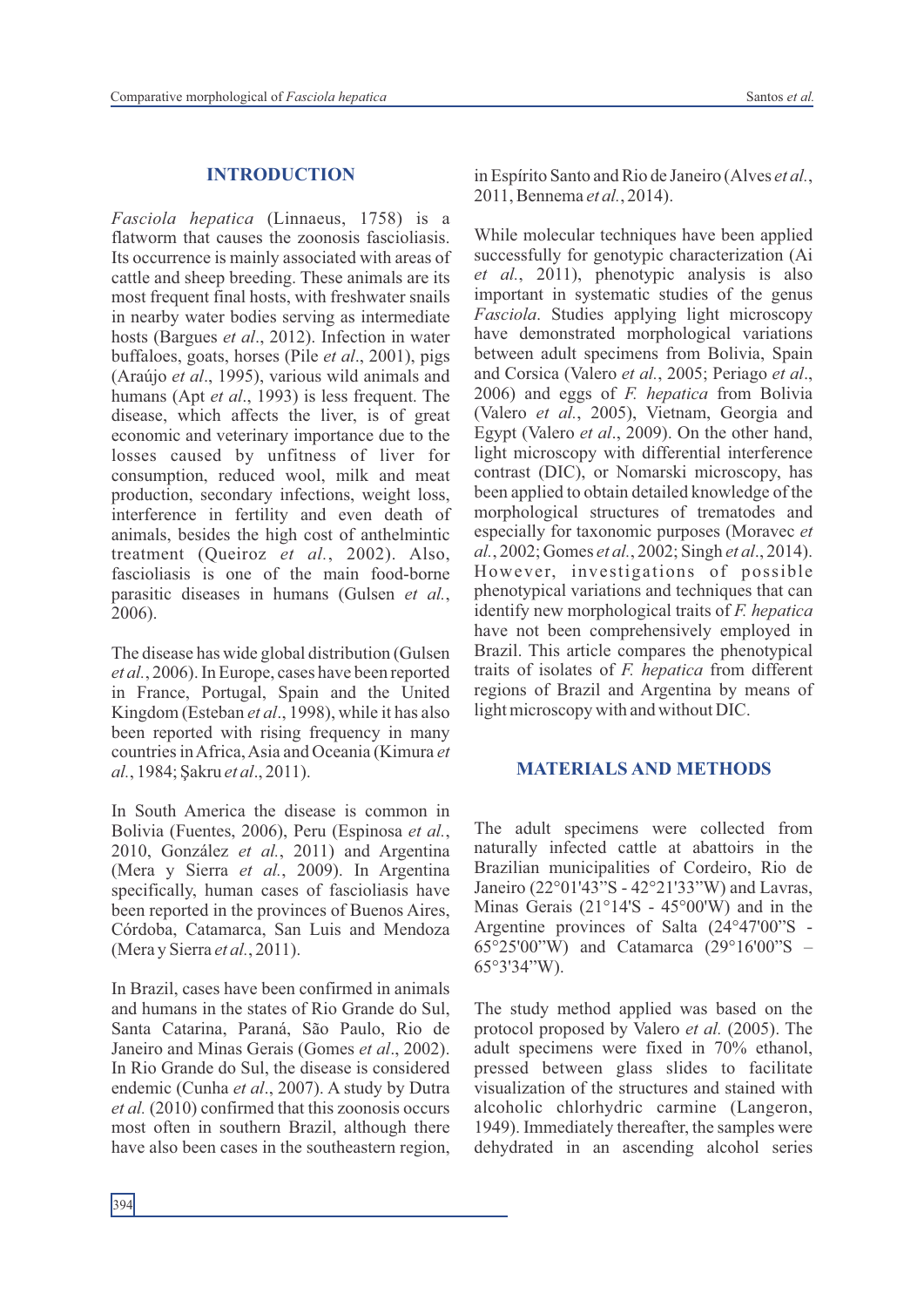followed by clarification with a 1:1 solution of methyl salicylate and Canada balsam. The material was then mounted on slides, which were filled with Canada balsam. Photomicrographs were obtained with a light microscope (Olympus BX51). For the same samples, photomicrographs were also taken using differential interference contrast (DIC), to enable observing the spines on the tegument more clearly. The study was conducted with material collected from slaughtered cattle. So it is not applicable to an assessment of the ethics committee.

#### **RESULTS**

#### **Light microscopy**

One hundred and two specimens were analyzed. Forty-six specimens from Cordeiro- Rio de Janeiro, eighteen specimens from Lavras- Minas Gerais, twenty from Catamarca and fifteen from Salta, Argentina. Regardless of geographic origin, all the specimens presented a dorsoventrally flattened, leaf-shaped body, with a very evident cephalic cone located in the anterior part of the body (Figure 1a).

Besides these features, a rounded oral sucker was observed at the apex of the cone, followed by a muscular pharynx and stomach. The esophagus bifurcated into two highly dendritic intestinal ceca, from which secondary branches emerged (Figure 2a). The intestinal ceca extended to the anterior end of the body (Figure 2b). The ventral sucker was located in the middle region of the body, near the reproductive apparatus, and was larger than the oral sucker.

The male reproductive system contained branched testes located one after the other, without reaching the hind region or the sides of the body, having the vitelline glands as limits. A well-formed cirrus pouch was observed near the ventral sucker. The female reproductive system was formed by a branched ovary, oviduct and uterus, which was filled with eggs in the specimens analyzed (Figure  $2c - 1b$ ). The vitelline glands were positioned on the side of the body and were highly branched, extending from the region of the ventral sucker to the posterior body end. The Mehlis gland, located near the ovary in the middle part of the body, was easily observed.

All the specimens from Cordeiro, Catamarca and Salta presented tegument covered with spines (Figures 1b; 2b; 3b). These spines were pointed toward the hind part of the body. All the specimens from Lavras, it was not possible to see spines on the tegument (Figure 4).



**Figure 1**. Morphological structures of *Fasciola hepatica* from cattle in the municipality of Cordeiro, RJ, Brazil revealed by light microscopy. (A) Cephalic cone. OS, oral sucker; I, intestinal ceca; PH, pharynx; VS, ventral sucker; spines (arrows). Magnification 4x. (B) Uterus filled with eggs (arrows). Magnification 10x.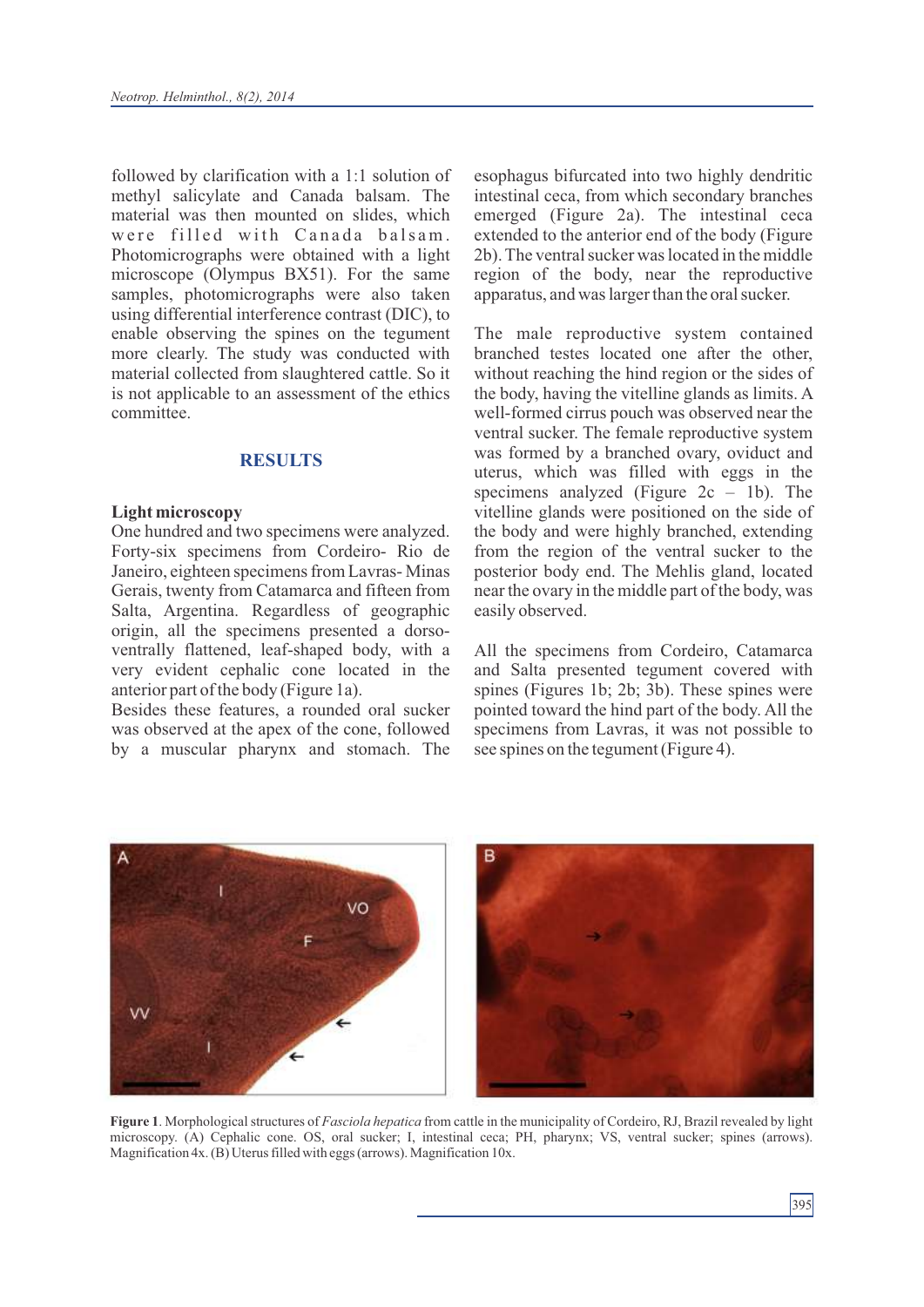### **Light microscopy with differential interference contrast**

This technique was applied to observe 23 specimens. Eight specimens from Cordeiro, Rio de Janeiro, seven specimens from Lavras, Minas Gerais, four specimens from Catamarca and four specimens from Salta, Argentina. It was possible to visualize spines on the tegument of specimens

from all the collection sites. On the specimens from Cordeiro and Salta (Figures 5 and 6), these spines were in larger quantities, with a different pattern of distribution, but with the same aspect, than the specimens from Catamarca and Lavras, on which very few spines were observed (Figures 7 and 8).





**Figure 2**. Morphological structures of *Fasciola hepatica* from cattle in the province of Catamarca, Argentina revealed by light microscopy. (A) cephalic cone. OS, oral sucker; I, intestinal ceca; PH, pharynx; C, cirrus; VS, ventral sucker. Magnification 4x. (B) Uterus filled with eggs (arrows). (C) Detail of the cephalic cone showing the spines (arrows); I, intestinal ceca. Magnification 10x.

396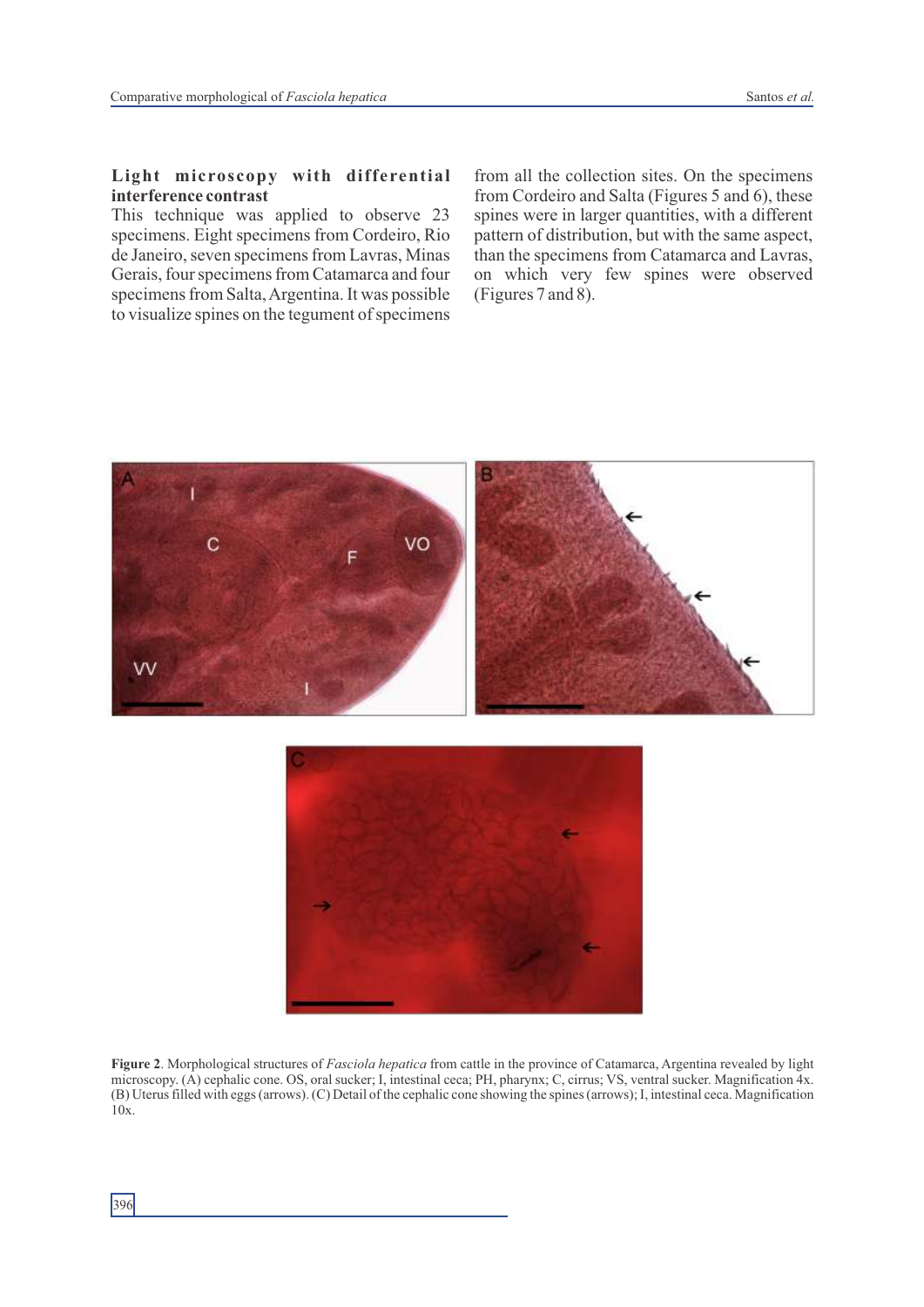

**Figure 3**. Morphological structures of *Fasciola hepatica* from cattle in the province of Salta, Argentina revealed by light microscopy. (A) cephalic cone. OS, oral sucker; I, intestinal ceca; PH, pharynx; C, cirrus; VS, ventral sucker; spines at the edge of the tegument (arrows). Magnification 4x. (B) Detail of the cephalic cone showing the spines (arrows). Magnification 10x.



**Figure 4**. Morphological structures of *Fasciola hepatica* from cattle in the municipality of Lavras, MG, Brazil revealed by light microscopy. (A) cephalic cone. OS, oral sucker; I, intestinal ceca; PH, pharynx; E, esophagus; C, cirrus pouch. Magnification 4x. (B) Uterus filled with eggs (arrows); C, Cirrus; I, intestinal ceca; VS, ventral sucker. Magnification 10x.



**Figure 5**. Morphological structures of *Fasciola hepatica* from cattle in the municipality of Cordeiro, RJ, Brazil revealed by light microscopy with differential interference contrast. Final portion of the cephalic cone, showing the spines (arrows) and I, intestinal ceca.

397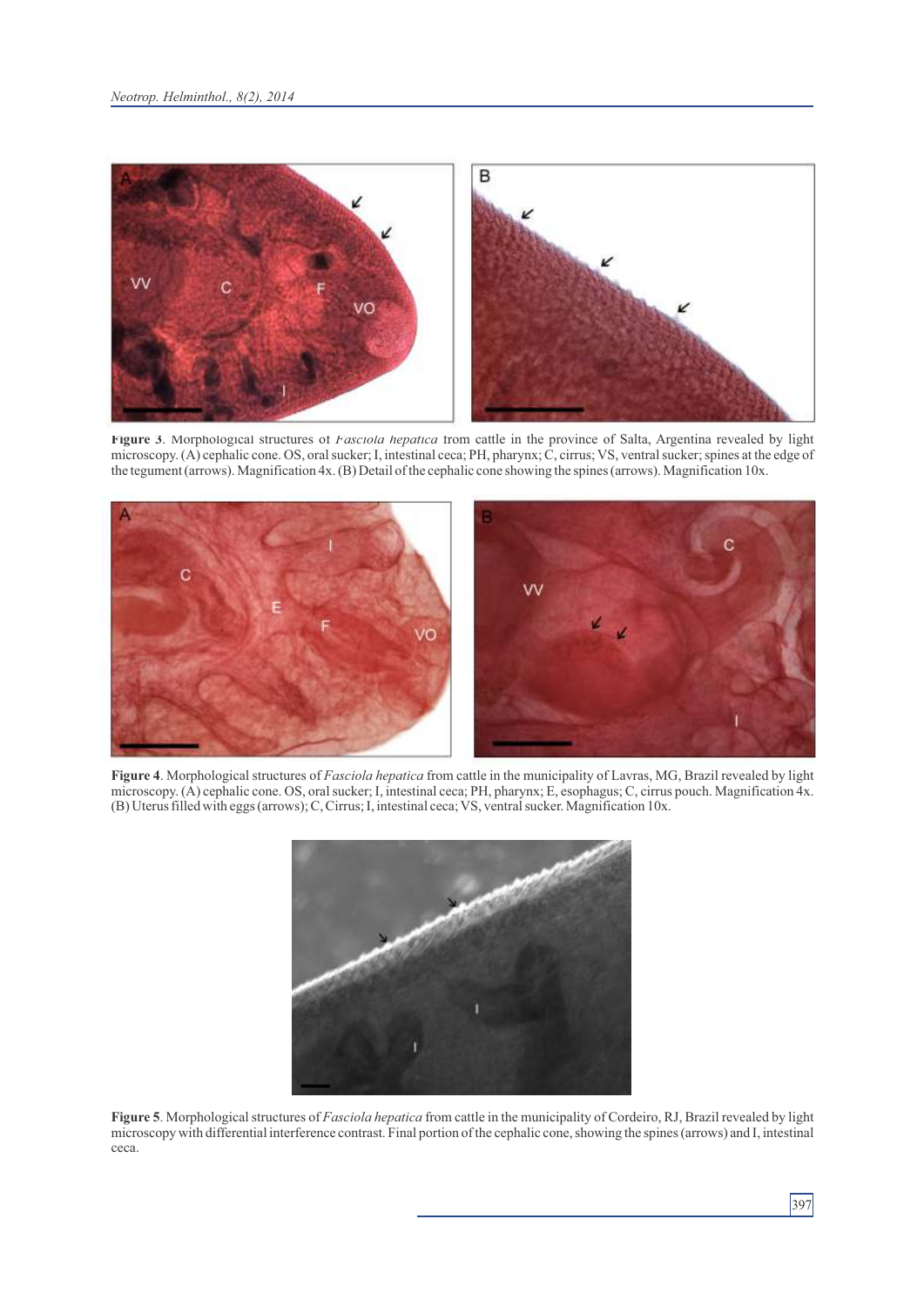

**Figure 6.** Morphological structures of *Fasciola hepatica* from cattle in the province of Salta, Argentina revealed by light microscopy with differential interference contrast. Final portion of the cephalic cone, showing the spines (arrows); OS, oral sucker.



**Figure 7**. Morphological structures of *Fasciola hepatica* from cattle in the province of Catamarca, Argentina revealed by light microscopy with differential interference contrast. Final portion of the cephalic cone, showing the spines (arrows).



**Figure 8.** Morphological structures of *Fasciola hepatica* from cattle in the municipality of Lavras, MG, Brazil revealed by light microscopy with differential interference contrast. (A, B) with differential interference contrast. Final portion of the cephalic cone, showing the spines (arrows); and I, intestinal ceca.

398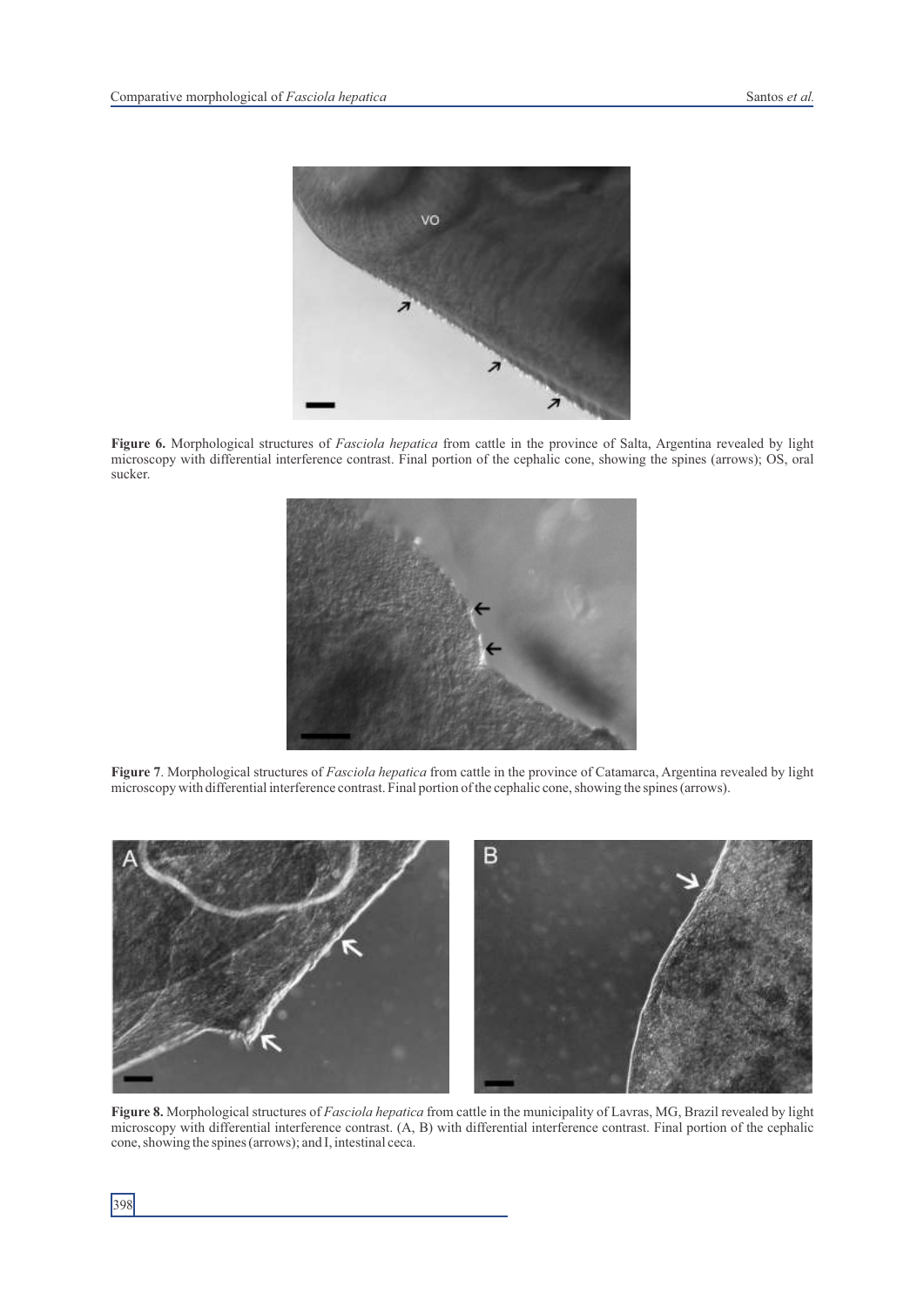#### **DISCUSSION**

Light microscopy has been widely used to study the morphology of different developmental phases of trematodes, to establish the taxonomy or provide more information on their structures. Over the past decade, this technique has made important contributions to the study of adult worms and eggs of *F. hepatica* (Valero *et al.*, 2005; Periago *et al.*, 2008; Valero *et al.*, 2012). The appearance of the eggs in this study did not differ from other descriptions in the literature (Hussein *et al.*, 2010a,b). We found morphological similarities of the adult specimens from Cordeiro, Salta and Catamarca, which did not differ from reports on Brazilian specimens from the city of Porto Alegre (Marques, 2002), Goiás state (Araújo *et al*., 1995), and the cities of Careaçu and Itajubá (Oliveira, 2008). Even populations from geographic areas that are far apart (Spain and Bolivia) can present only small allometric differences (Valero *et al*., 1999).

By means of light microscopy it was not possible to observe the presence of spines on the tegument of the specimens from Lavras, although the other structures analyzed of these specimens were similar to those of specimens from the other geographic regions. The presence of spines on the tegument helps the helminth's fixation in its habitat. Besides this, the tegument is the region of interaction between the parasite and host, where the parasite both incorporates its nutrients (Oliveira, 2008) and develops strategies to overcome the host's immune system (Moreau & Chauvin, 2010). It is speculated that adult parasites have limited interaction with the host, but further research is necessary to demonstrate whether this is a phenotypic trait.

The bright field microscope with differential interference contrast is widely used in studies helminths, especially nematode. According to Szmygiel *et al.* (2014). The technique can be used to visualize structures that are not possible with scanning electron microscopy, demonstrating the need for integrated use of such microscopy techniques (Bennet, 1975).

Despite the many advantages of light microscopy in helminthology studies, the characterization of certain morphological details requires the use of other techniques, such as differential interference contrast (Singh *et al*., 2014; Szmygiel *et al.,* 2014). With this technique was possible visualize the difference in the distribution of spines in the tegument of *Fasciola hepatica*. To the best of our knowledge, this paper is the first to report the use of this technique on *F. hepatica*. With the integrated use of the two techniques, it was possible to observe spines also on the specimens from Lavras, evidencing the need for integration of microscopic techniques to obtain reliable results. While most of the specimens of *F. hepatica* examined here presented morphological similarity when analyzed by light microscopy alone, the integrated use of various microscopic techniques is necessary to gain a better understanding of the morphology of this parasite.

#### **BIBLIOGRAPHIC REFERENCES**

- Ai, L, Chen, MX, Alasaad, S, Elsheikha, HM, Li, J, Li, HL, Lin, RQ, Zou, FC, Zhu, XQ & C h e n , J X . 2 0 1 1 . *G e n e t i c characterization, species differentiation and detection of* Fasciola *spp. by molecular approaches*. Parasites & Vectors, vol. 4, pp. 101.
- Alves, DP, Carneiro, MB, Martins, IVF, Bernardo, CC, Donatele, DM, Pereira Júnior, OS, Almeida, BR, Avelar BR & Leão, AGC. 2011. *Distribution and factors associated with* Fasciola hepatica *infection in cattle in the south of Espirito Santo State, Brazil*. The Journal of Venomous Animals and Toxins including Tropical Diseases. vol. 17, pp. 271-276.
- Apt, W, Aguilera, X, Veja, AH, Zulantay, I, Apt, P, González, V, Retamal, C, Rodriguez, J & Sandoval, JP. 1993. *Prevalencia de fascioliasis en humanos, caballos, cerdos y conejos silvestres, en tres provincias de Chile.* Boletín de la Oficina Sanitaria Panamericana, vol. 11, pp. 405-414.

Araújo, JLB, Garcia, CA & Linhares, GFC.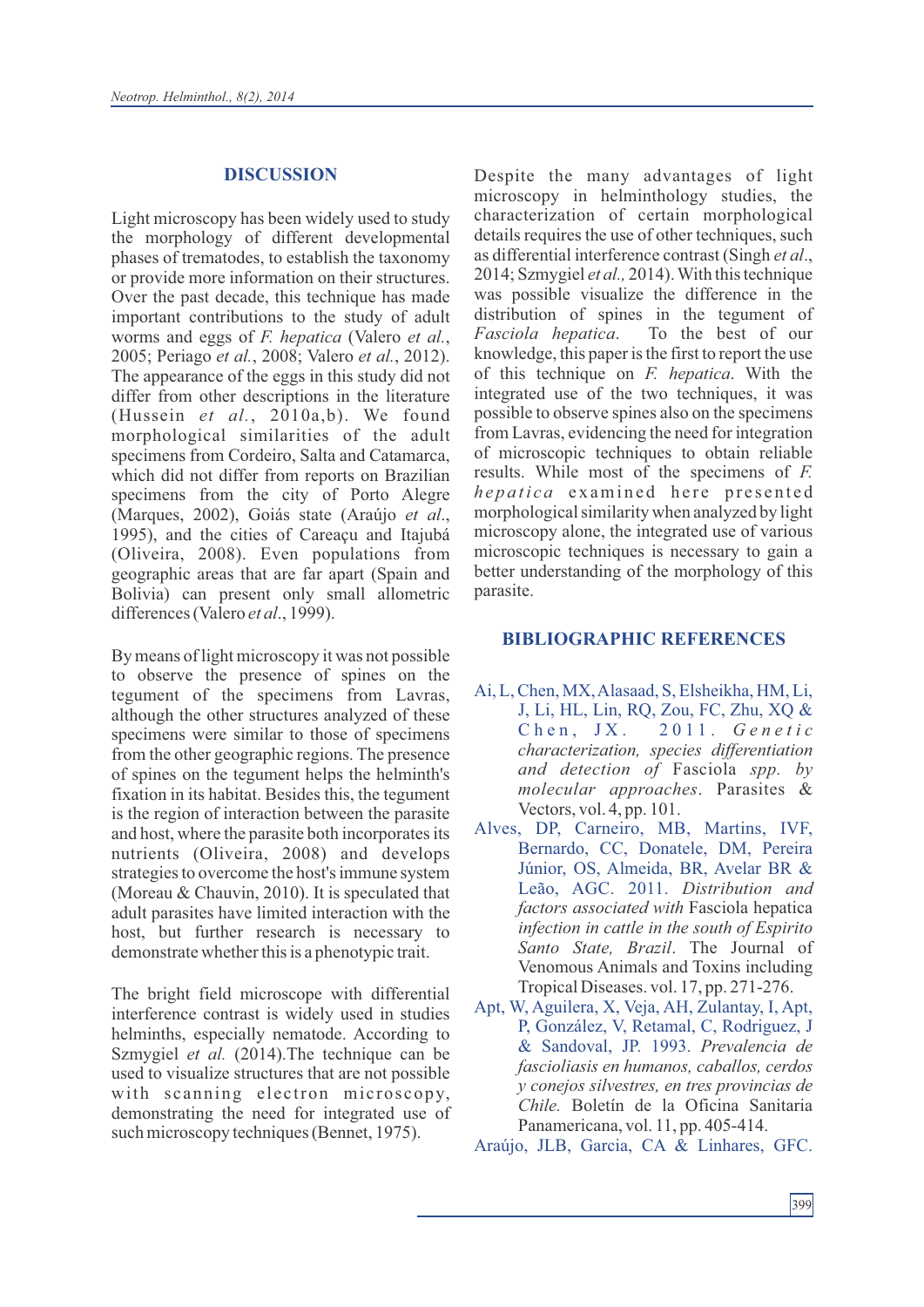1995. *Ocorrência de* Fasciola hepatica*, ( L i n n a e u s, 1 7 5 8 ) ( Trema t o d a , Fasciolidae), no Estado de Goiás.* Revista de Patologia Tropical, vol. 24, pp. 283- 289.

- Bargues, MD, Artigas, P, Khoubbane, M, Ortiz, P, Naquira, C & Mas-Coma, S. 2012. *Molecular characterisation of* Galba truncatula, Lymnaea neotropica and L. schirazensis *from Cajamarca, Peru and their potential role in transmission of human and animal fascioliasis.* Parasites and vectors, vol. 15, pp. 5:174.
- Bennema, SC, Scholte, RG, Molento, MB, Medeiros, C & Carvalho, OS. 2014. Fasciola hepatica *in bovines in Brazil: data availability and spatial distribution*. Revista do Instituto de Medicina Tropical de Sao Paulo, vol 56, pp. 35-41.
- Bennett, CE. 1975. *Scanning electron microscopy of* Fasciola hepatica L. *during growth and maturation in the mouse*. Journal of Parasitology, vol 61, pp. 892-8.
- Cunha, FOV, Marques, SMT & Mattos, MJT. 2007. *Prevalence of slaughter and liver condemnation due to* Fasciola hepatica *among sheep in the state of Rio Grande do Sul, Brazil 2000 and 2005*. Parasitología Latinoamericana, vol. 62, pp. 188 – 191.
- Dutra, LH, Molento, MB, Naumann, CR, Biondo, AW, Fortes, FS, Savio & D, Malone, JB. 2010. *Mapping risk of bovine fasciolosis in the south of Brazil using Geographic Information Systems*. Veterinary Parasitology vol. 169, pp. 76- 81.
- Espinoza, JR, Terashima A, Herrera-Velit, P & Marcos LA. 2010*. Fasciolosis humana y animal en el Perú: impacto en la economía de las zonas endémicas.*Revista Peruana de Medicina Experimental y Salud Pública, vol. 4, pp. 604-612.
- Esteban, JG, Bargues, MD, Mas-Coma, S. 1998. *Geographical distribution, diagnosis and treatment of human fascioliasis: a review.*  Research and Reviews in Parasitology, vol. 58, pp. 13-42.
- Fuentes, MV. 2006. *Remote sensing and climate data as a key for understanding fasciolosis transmission in the Andes:*

*review and update of an ongoing interdisciplinary project.* Geospatial Health, vol. 1, pp. 59-70.

- Gomes, FF, Oliveira, FCR, Pile, EA & Lopes, CWG. 2002. *Establishment of focus of hepatic fasciolosis at property in the Municipality of Campos of Goytacazes in the state of Rio de Janeiro, Brazil.* Revista da Sociedade Brasileira de Parasitologia Veterinária, vol. 11, pp. 53-56.
- González, LC, Esteban, JG, Bargues, MD, Valero, MA, Ortiz, P, Náquira, C & Mas-Coma, S. 2011. *Hyperendemic human fascioliasis in Andean valleys: an altitudinal transect analysis in children of Cajamarca province, Peru.* Acta Tropica, vol. 120, pp. 119-129.
- Gulsen, MT, Savas, MC, Koruk, M, Kadayifci, A & Demirci, F. 2006. *Fascioliasis: a report of five cases presenting with common bile duct obstruction.* Netherlands Journal of Medicine, vol. 64, pp. 17-19.
- Hussein, ANA, Hassan, IM & Khalifa, RMA. 2010a. *Description of eggs and larval stages of* Fasciola*, light and scanning electron microscopic studies.* Research Journal of Parasitology, vol. 5, pp. 1-12.
- Hussein, ANA, Hassan, IM & Khalifa, RMA. 2010b. *Development and hatching mechanism of* Fasciola *eggs, light and scanning electron microscopic studies.*  Saudi Journal of Biological Sciences, vol. 17, pp. 247-251.
- Kimura, S, Shimizu, A & Kawano, J. 1984. *Morphological observation on liver fluke detected from naturally infected carabaos in the Philippines.* Science Reports of Faculty of Agriculture - Kobe University, vol. 16, pp. 353-357.
- Langeron, M. 1949. Précis de Microscopie. 7<sup>th</sup> ed. Masson & Cie, Paris, 1430 pp.
- Marques, SMT. 2002. *Gromerulonefrite na fasciolose bovina e bubalina*. [Tese]. Porto Alegre: UFRS.
- Mera y Sierra, R, Artigas, P, Cuervo, P, Deis, E, Sidoti, L, Mas-Coma, S & Bargues, MD. 2009. *Fascioliasis transmission by* Lymnaea neotropica *confirmed by nuclear rDNA and mtDNA sequencing in Argentina.* Veterinary Parasitology, vol.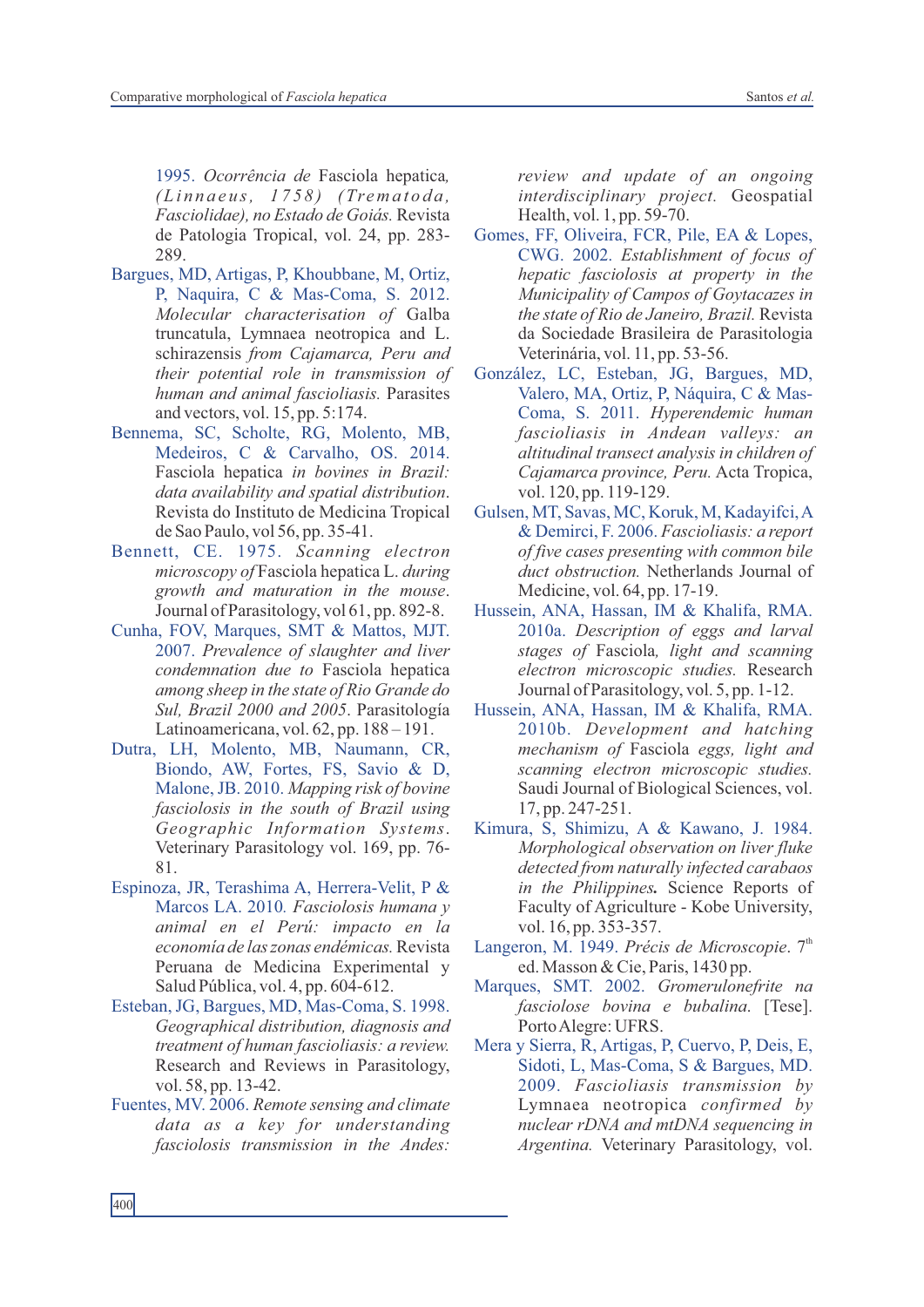166, pp. 73-79.

- Mera y Sierra, R, Agramunt, VH, Cuervo, P & Mas-Coma, S. 2011. *Human fascioliasis in Argentina: retrospective overview, critical analysis and baseline for future research*. Parasites and vectors, vol. 4, pp. 104.
- Moravec, F & Salgado-Maldonado, G. 2002. *Redescription of* Perezitrema bychowskyi (*Caballero & Caballero, 1975) (Trematoda: Macroderoididae), with remarks on the systematic status of Perezitrema Barus & Moravec, 1996*. Systematic Parasitology, vol. 53, pp: 199- 206.
- Moreau, E & Chauvin, A. 2010. *Immunity against Helminths: interactions with the host and the intercurrent infections.* Journal of Biomedicine and Biotechnology, vol. 2010, pp. 9.
- Oliveira, EL. 2008. *Prevalência e fatores associados à distribuição da* Fasciola hepatica *(Linnaeus, 1758) em bovinos dos municípios de Careaçú e Itajubá, região da bacia do Rio Sapucaí – Minas Gerais.* [Dissertation]. Belo Horizonte: UFMG.
- Periago, MV, Valero, MA, Panova, M & Mas-Coma, S. 2006. *Phenotypic comparison of allopatric populations of Fasciola hepatica and* Fasciola gigantica *from European and African bovines using a computer image analysis system (CIAS).* Parasitology Research, vol. 99, pp. 368- 378.
- Periago, MV, Valero, MA, El Sayed, M, Ashrafi, K, El Wakeel, A, Mohamed, MY, Desquesnes, M, Curtale, F & Mas-Coma, S. 2008. *First phenotypic description of*  Fasciola hepatica/Fasciola gigantic*a intermediate forms from the human endemic area of the Nile Delta, Egypt.* Infection, Genetics and Evolution, vol. 8, pp. 51-58.
- Pile, E, Santos, JAA, Pastorello, T & Vasconcellos, M. 2001*.* Fasciola hepatica *em búfalos (*Bubalus bubalis*) no município de Maricá, Rio de Janeiro, Brasil.* Brazilian Journal of Veterinary Research and Animal Science, vol. 38, pp. 42-43.
- Pinto, RM, Gomes, DC, Menezes, RC, Muniz-Pereira, LC & Noronha, D. 2003. *First natural helminth infection in the mongolian gerbil* Meriones unguiculatus (*Rodentia, Muridae), parasitized with*  Dentostomella translucida *(Nematoda, Heteroxynematidae) in the neotropical region.* Brazilian Journal of Biology, vol. 36, pp. 173-175.
- Queiroz, VS, Luz, E, Leite, LC & Círio, SM. 2002. Fasciola hepatica *(Trematoda, Fasciolidae): Estudo epidemiológico nos municípios de Bocaiúvas do Sul e Tunas do Paraná (Brasil).* Acta Biológica Paranaense, 31, pp. 99-111.
- Şakru, N, Korkmaz, M, Demirci, M, Kuman, A & Ok, UZ. 2011. Fasciola hepatica *infection in echinococcosis suspected cases*. Türkiye Parazitoloji Dergisi, vol. 35, pp. 77-80.
- Singh, GK, Yousuf, G, Kumar, P & Ahmad, I. 2014. *Description of* Goffartia phalacra n. sp. *(Diplogastridae: Nematoda) from India.* Journal of Nematology, vol. 46, pp. 125-129.
- Szmygiel, C, Schmidt-Rhaesa, A, Hanelt, B & Bolek, MG. 2014. *Comparative descriptions of non-adult stages of four g e n e r a o f G o rd i i d s (Ph y l u m : Nematomorpha).* Zootaxa, vol. 3768, pp. 101-118.
- Valero, M.A., Marcos, M.D., Comes, A.M., Sendra, M., Mas-Coma, S., 1999. *Comparison of adult liver flukes from highland and lowland populations of Bolivian and Spanish sheep.* Journal of Helminthology, vol. 73, pp. 341–345.
- Valero, MA, Panova, M & Mas-Coma, S. 2005. *Phenotypic analysis of adults and eggs of*  Fasciola hepatica *by computer image a n a l y sis s y st e m .* J o u r n a l o f Helminthology, vol. 79, pp. 217-225.
- Valero, MA, Perez-Crespo, I, Periago, VM, Khoubbane, M & Mas-Coma, S. 2009. *Fluke egg characteristics for the diagnosis of human and animal fascioliasis by* Fasciola hepatica *and* F. gigantica. Acta Tropica, vol. 111, pp. 150- 159.
- Valero, MA, Perez-Crespo, I, Khoubbane, M,